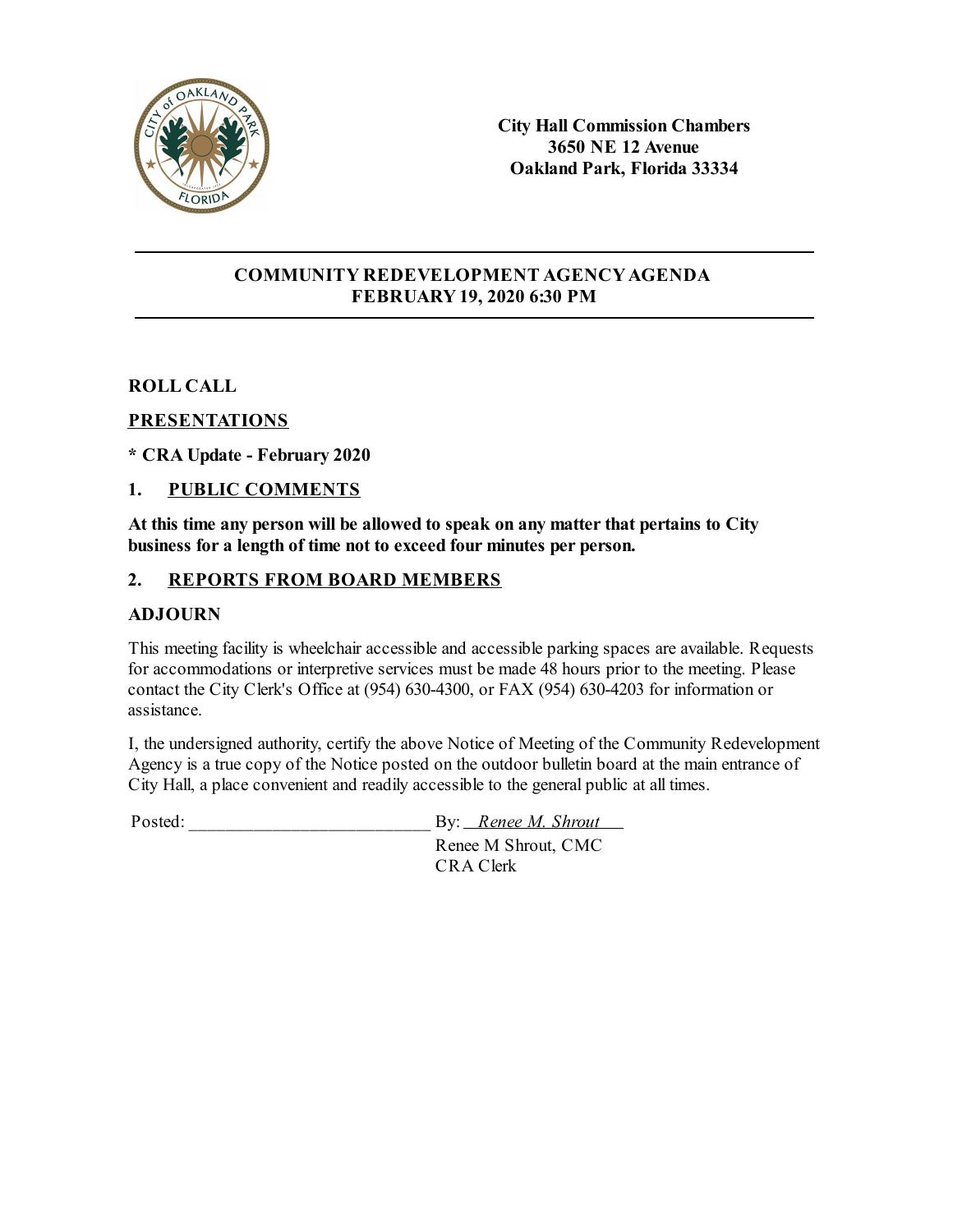### **CITY OF OAKLAND PARK, FLORIDA COMMUNITY REDEVELOPMENT AGENCY AGENDA ITEM REPORT**

### **AGENDA ITEM NO.**

#### MEETING DATE: 2/19/2020

**PREPARED BY:** Kaitlyn Collier, External Relations & Communications Specialist

**DEPARTMENTHEAD APPROVAL:**

CRA

Brad Ostroff, Acting Director Community & Economic Development

**SUBJECT:** CRA Update - February 2020

- **1. BACKGROUND/HISTORY**
- **2. CURRENT ACTIVITY**
- **3. FINANCIAL IMPACT**

#### **4. RECOMMENDATION**

#### **ATTACHMENTS:**

CRA Update - February 2020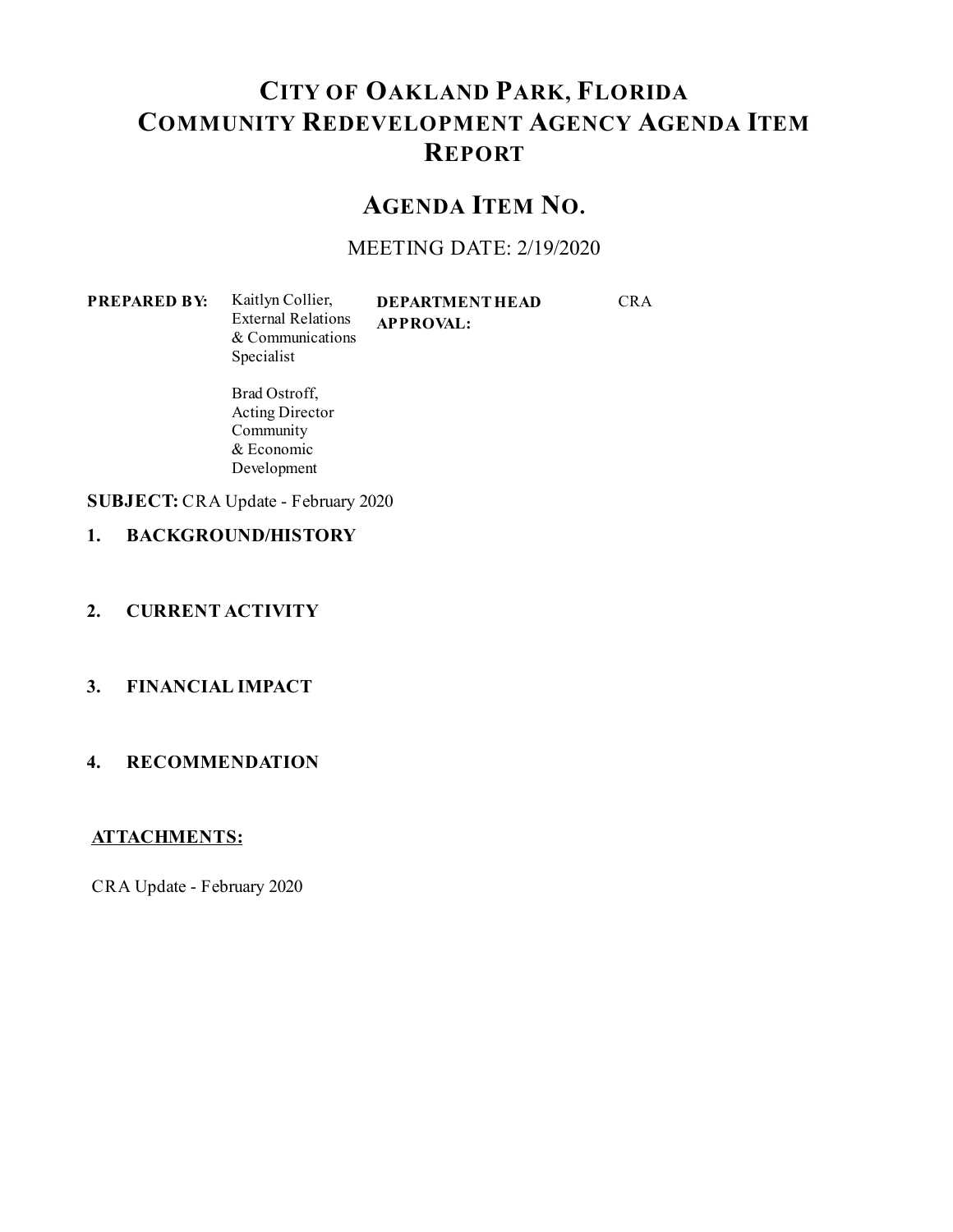

# **February 2020**



Last month, the Social Media strategy featured a special *New Year, New You* where our business owners were featured across all social media outlets - to highlight how their business help people become their best selves, promotes a healthy, active lifestyle, or to discover something fun and new!

Leading up to the event, this month the CRA will be featuring the many food and beverage businesses that will be participating in this year's **Taste of Oakland Park**!

In addition to our Social Media strategy, CRA has been persistent in our outreach to other media sources. Most recently, the City was featured in the latest GO Magazine publication's Winter 2020 issue. GO Magazine is a Brightline publication aimed at delivering compelling editorial content for today's passengers, from in-depth features to useful columns with insider tips on where to shop and dine. The Winter issue will remain on the Brightline until April with the publication of the Spring issue (just in time to catch all those Super Bowl fans).

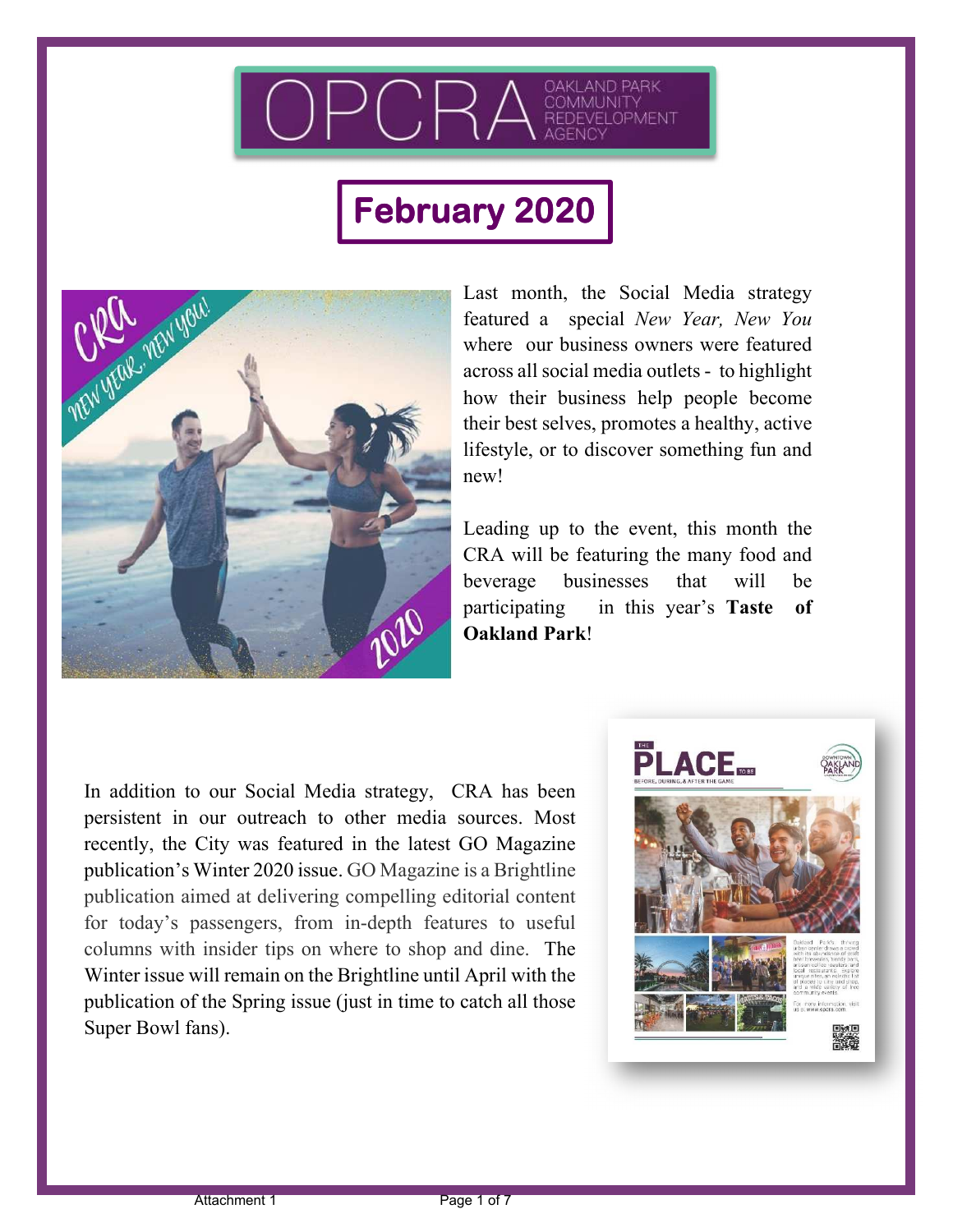### Promoting & Empowering Our Business

Community



In furtherance of CRA Strategic Action Plan, staff is currently developing a business assistance training and development program for current and prospective businesses in the City. The program will provide quality training and educational workshops by partnering with organizations that have well-established training curriculum and positive reputation for quality services. Staff received essential input on the most needed training programs for

our business community from feedback at the Downtown Partners Meeting. The seriesbased curriculum will launch in conjunction with National Small Business Week, and will offer a diverse selection of workshops aimed at supporting and growing our small business community in Oakland Park.

Additionally, staff is working with a consultant who has a proven track record of assisting cities with attracting business entrepreneurs seeking new emerging markets like Oakland Park.

# Business Activity



**La Empanada Loca**, located at 4820 N. Dixie Hwy, welcomed Elizabeth Rodriguez from the hit TV series Orange is the New Black and Shameless. The La Empanada Loca is a homestyle restaurant serving authentic Puerto Rican food.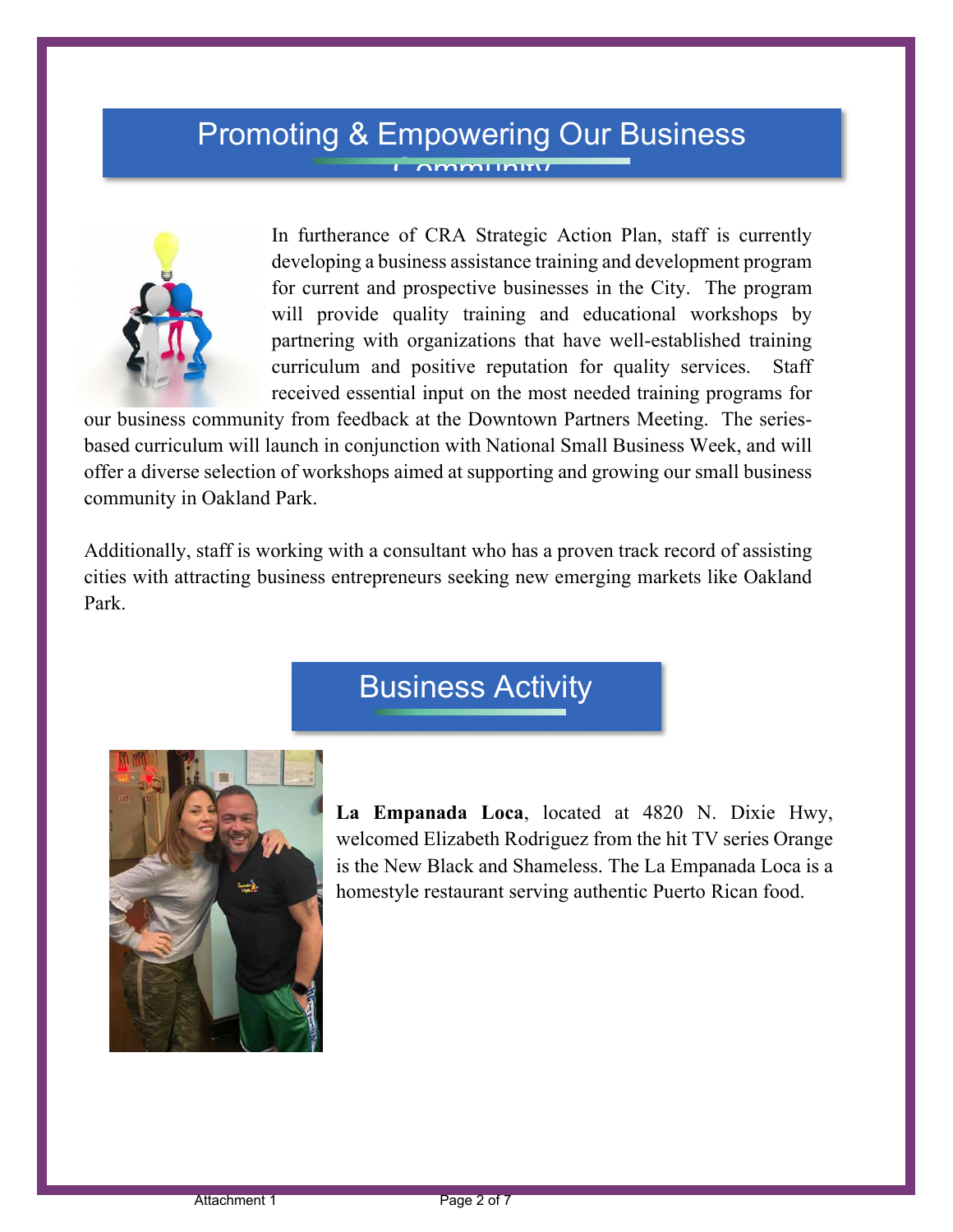**Bulegreen Café Yard**, located in our downtown at 3299 N Dixie Hwy, made Yelp's, "America's Top 100 Places to Eat in 2020", coming in at number 27!





ChainBridge Distillery, located at 3500 NE 11<sup>th</sup> Ave, launched their "Back to Prohibition" Tour on January 23rd. The tour features other South Florida spots and transports visitors back to the roaring 20's in an immersive experience of stories about bootleggers and rumrunners complete with drinks and appetizers! For more information, contact ChainBridge Distillery.

**Sugar Luxe Society**, located at 3536 NE 12<sup>th</sup> Avenue, celebrated their one-year anniversary on Sunday, January  $31<sup>st</sup>$ , 2020. Sugar Luxe Society is a lifestyle boutique located in our downtown, where patrons can enjoy an eclectic mix of vintage, modern, boho-chic fashion and home décor style. Make an appointment for a personal styling session or visit them on the web at www.sugarluxesociety.com.

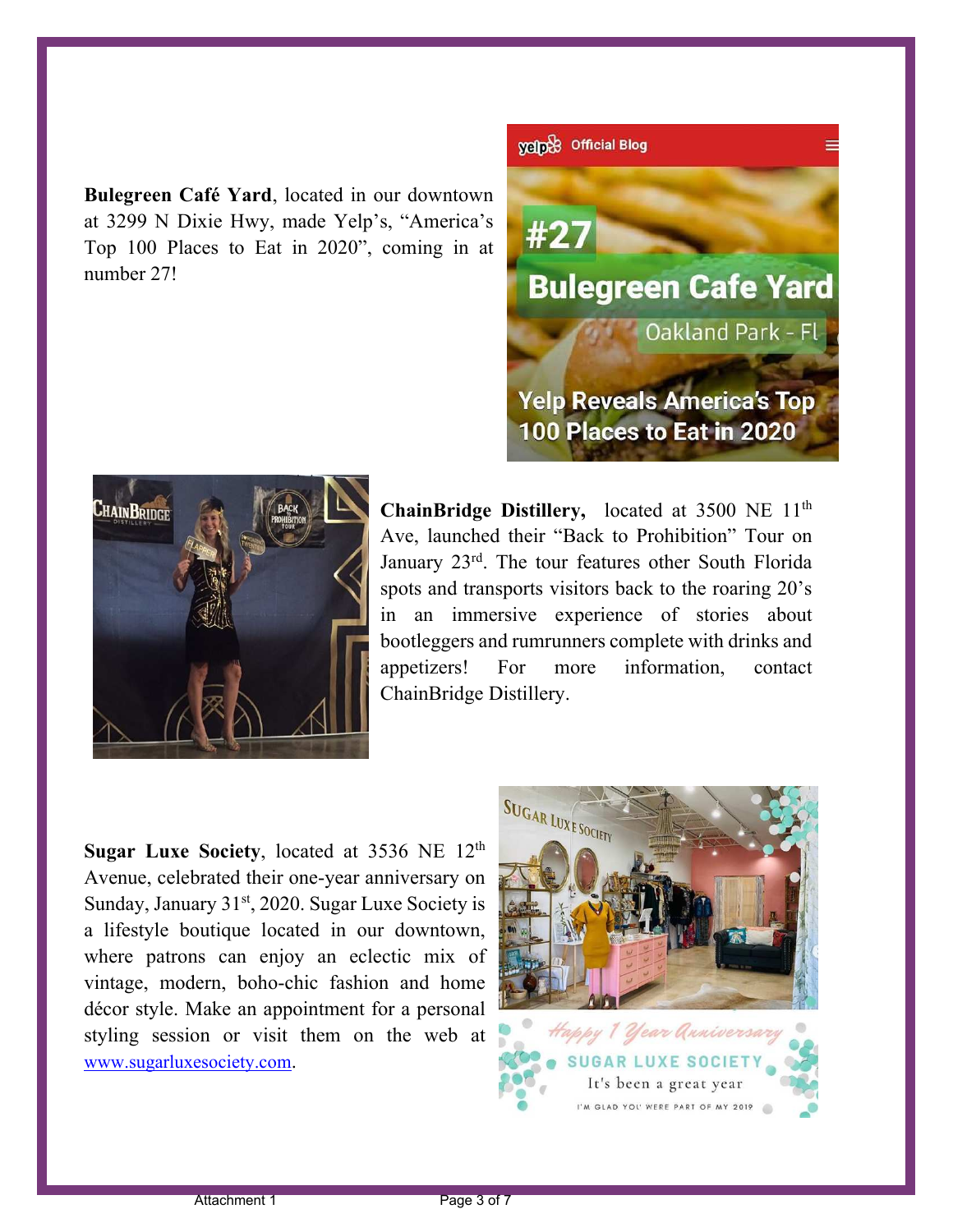

**Project Rock**, located at 3580 N. Andrews Avenue, was recently selected by Adidas Japan as the prime location spot for production of a commercial for the upcoming Summer Olympics. The business was closed for two days last month to accommodate for a full-on Adidas set production. The business

owners have yet to receive a preview of the commercial but will post once permission is granted.

# New and Upcoming Development Projects

A new business is on the horizon, **Upful Blends**, is currently in the permitting process. Located at 1676 E. Oakland Park Blvd., the owner plans to open late February or early March. Upful Blends provides alkaline blends and herbs for the mind and body.

Two exciting new business will be coming to the Downtown. On February 5th, a new **Wine**  Bar, located at 3520 NE 12<sup>th</sup> Avenue, and the The Butcher's Barrel, located at 3580 NE 12<sup>th</sup> Avenue received their zoning approvals.

The **Wine Bar** plans on serving a selection of wines with snack pairings amongst an eclectic vibe. They will begin the permitting and interior construction work within the next few months.

**The Butcher's Barrel,** an upscale farm to table-esque restaurant, will provide the best choices of high-quality meats. The restaurant/bar will have indoor, as well as outdoor seating, and will include a deli/butcher shop where patrons can purchase meats, and locally sourced cheese and breads, along with other cooking essentials to create their own delicious dinners or charcuterie and cheese boards.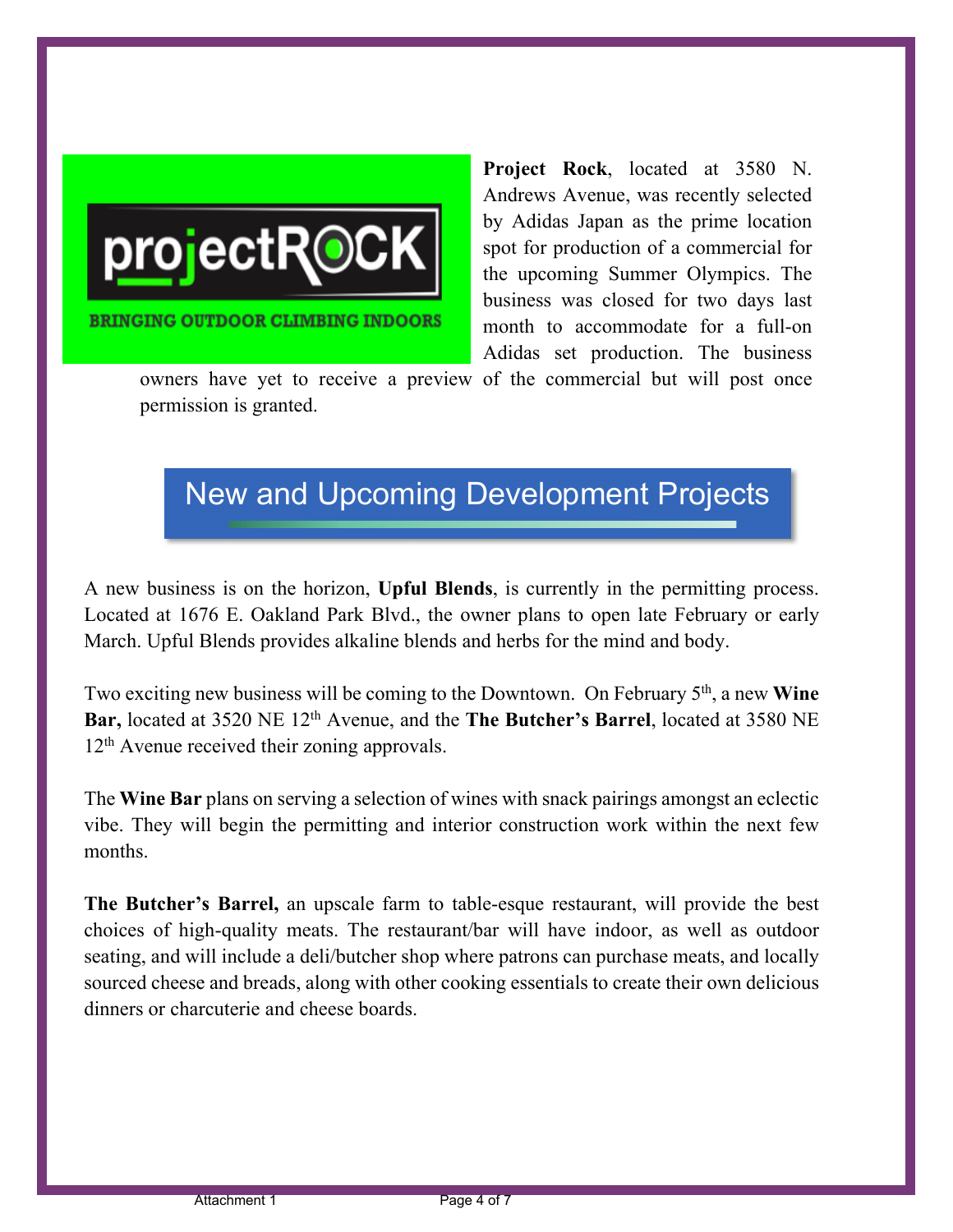### Business Meetings



The Oakland Park Business Group hosted their January meeting on the 29<sup>th</sup> at Project Rock. The date for their February meeting will be Wednesday, the 26th, located at We Got the Beats, 840 E. Oakland Park Blvd, Suite 118.



The December Downtown Partners Meeting will be held on Tuesday, February 18<sup>th</sup>. The meeting will be hosted by Tenth Level Tavern, located at 1242 NE 38th St. This is the Downtown Partners' follow up to the December "Big Ideas" meeting where business leaders in the community are able to provide ideas and begin creating collaborative partnerships with the city and each other.

These meetings are open to the community and any members of the public interested in learning more about projects in the downtown and throughout the City that drive economic development.





The 3rd Annual Oakland Park **Soul Fest** took place on Friday, February 7th, 2020, at Jaco Pastorius Park from 6:00 p.m. to 10:00 p.m. The free community event featured live entertainment, cultural performances, cultural dining experiences, children's activities, and more.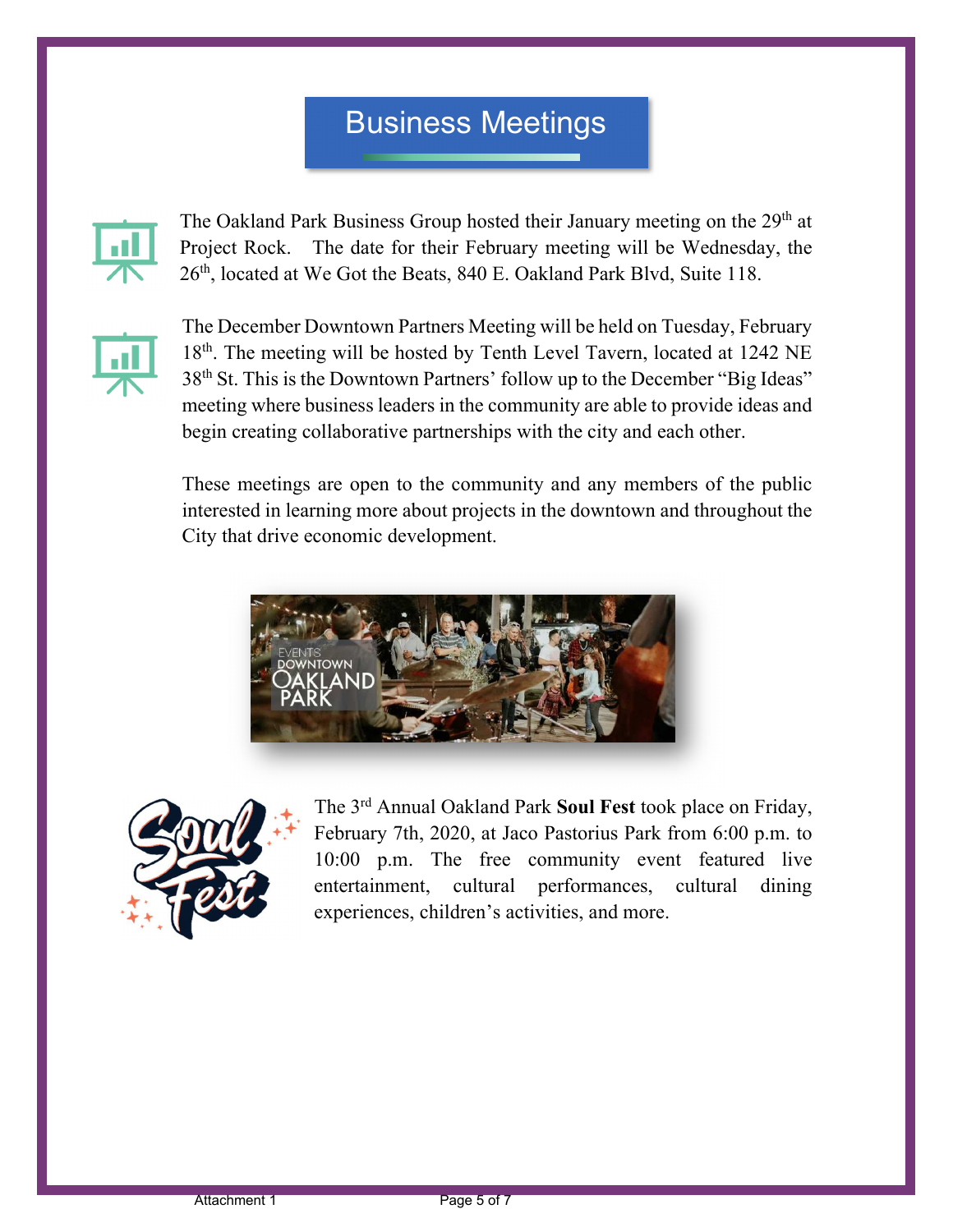

The 4th Annual **Taste of Oakland Park** will be held on Friday, February 28<sup>th</sup>, 2020 at Jaco Pastorius Park, from 6:00 p.m. to 9:00 p.m. Taste of Oakland Park is a celebration of food and drink, featuring some of Oakland Park's finest restaurants and local and national beverage vendors. Admission tickets are available through online presale for \$15, children 12 and under are admitted free. Tickets are available for purchase online at www.eventbrite.com. A limited number of tickets will be

available for onsite purchase for \$20 per ticket and advance ticket purchase is highly recommended. For more information, please visit www.oaklandparkfl.gov

 **The 63rd Annual Youth Day Celebration will be held on Saturday, March 14th , 2020.** Come join Broward County's longest-running parade which starts at Jaco Pastorius Park at 10:00 a.m., proceeds south on Dixie Highway, turns west onto NE 38<sup>th</sup> Street, and moves along NE 5<sup>th</sup> Avenue before finishing at the Wimberly Field Athletic complex. The opening ceremony will welcome everyone to this wonderful event featuring carnival rides, live music, delicious food and capping the day off, a fantastic firework show. There is no entry, but wristbands for rides may be purchased in advanced for \$15 or the on-site purchase the day of the event for \$20.



Keep an eye out for dates for the Micro Market at the Urban Farming Institute. They typically open at 10 am and close once the fruits and veggies are sold out! The produce is fresh right from the Chef's Hydroponic Garden with no herbicides, pesticides, or fungicides and its non-GMO!



The Urban Farming Institute has partnered with the 1000 Mermaids Artificial Reef Project and is asking for volunteers or #CoralRangers to sign up and dive with them! You can find more information at the website: www.1000mermaids.com/coral-lok